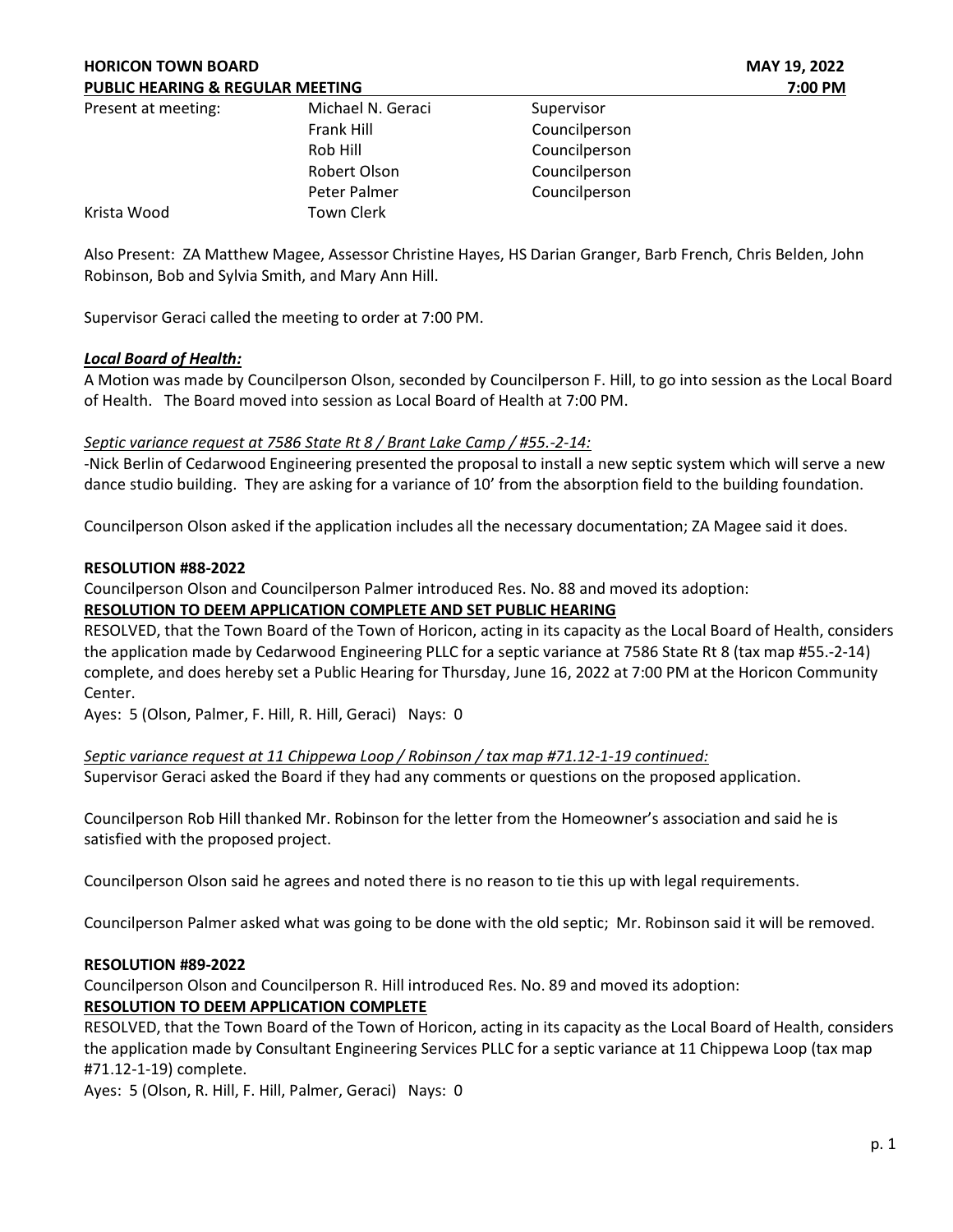### HORICON TOWN BOARD **MAY 19, 2022** PUBLIC HEARING & REGULAR MEETING **7:00 PM** 7:00 PM

Public Hearing for septic variance request at 11 Chippewa Loop / Robinson / tax map #71.12-1-19:

Supervisor Geraci opened the public hearing for a septic variance request at 11 Chippewa Loop, tax map #71.12-1- 19, at 7:05 pm.

Mr. Robinson briefly explained the proposal again and noted that all of the recommendations made by Cedarwood Engineering have been incorporated into the plans.

Councilperson Olson asked Mr. Robinson if he has complied with all of Cedarwood's recommendations; Mr. Robinson said they are in compliance with all of Cedarwood's recommendations.

# There being no further comment, Motion made by Councilperson Olson, seconded by Councilperson R. Hill to close the public hearing. Public hearing was closed at 7:10 pm

# RESOLUTION #90-2022

Councilperson Palmer and Councilperson Olson introduced Res. No. 90 and moved its adoption: RESOLUTION TO GRANT VARIANCE FOR AN ALTERNATIVE SEPTIC SYSTEM AT 11 CHIPPEWA LOOP IN BRANT LAKE

RESOLVED, that the Horicon Town Board acting as Local Board of Health, based on the receipt of a set of stamped plans from Consultant Engineering Services PLLC (project #0017579), and the \$100.00 variance fee, does hereby grant a variance for an alternative septic system at 11 Chippewa Loop, Brant Lake (Tax Map #71.12-1-19) because the strict application of the minimum setback requirements, or the minimum lot size requirement, would result in a specified practical difficulty to the applicant. Further, the alternative proposed would not be materially detrimental to the purpose of this regulation, or to the property or natural resources in the area in or near the site of the proposed individual sewage disposal system, or otherwise conflict with the description, purpose, or the objectives of any plan or policy of the Town, and that the alternative proposed is the minimum variance which would alleviate the specified practical difficulty as found by the Board to affect the applicant. Ayes: 5 (Palmer, Olson, R. Hill, F. Hill, Geraci) Nays: 0

There being no further comments Motion was made by Councilperson Olson, seconded by Councilperson Palmer, to move back into regular session. The Board moved back into regular session at 7:11 PM.

# Regular Meeting:

Approval of Minutes: Minutes of April 14, 2022 were approved by Motion of Councilperson Olson and Councilperson R. Hill, all Ayes.

### Approval of May 2022 Vouchers and Abstracts:

### RESOLUTION #91-2022

Councilperson Olson and Councilperson R. Hill introduced Res. No. 91 and moved its adoption:

### RESOLUTION TO AUTHORIZE PAYMENT OF MAY ABSTRACTS

RESOLVED, that the Town Board does hereby authorize the payment of the May 19, 2022 Vouchers and Abstracts as follows:

| <b>General Abstract</b> | 5 | \$39,707.63 |
|-------------------------|---|-------------|
| Highway Abstract        | 5 | \$36,271.84 |
|                         |   |             |

Ayes: 5 (Olson, Hill, Palmer, Geraci) Nays: 0

### Correspondence to the Board:

- Neil Brandmaier RE: Letter of resignation from Zoning Board of Appeals

Reports... Supervisor, Town Clerk, Justice, Assessor, Zoning, and Historian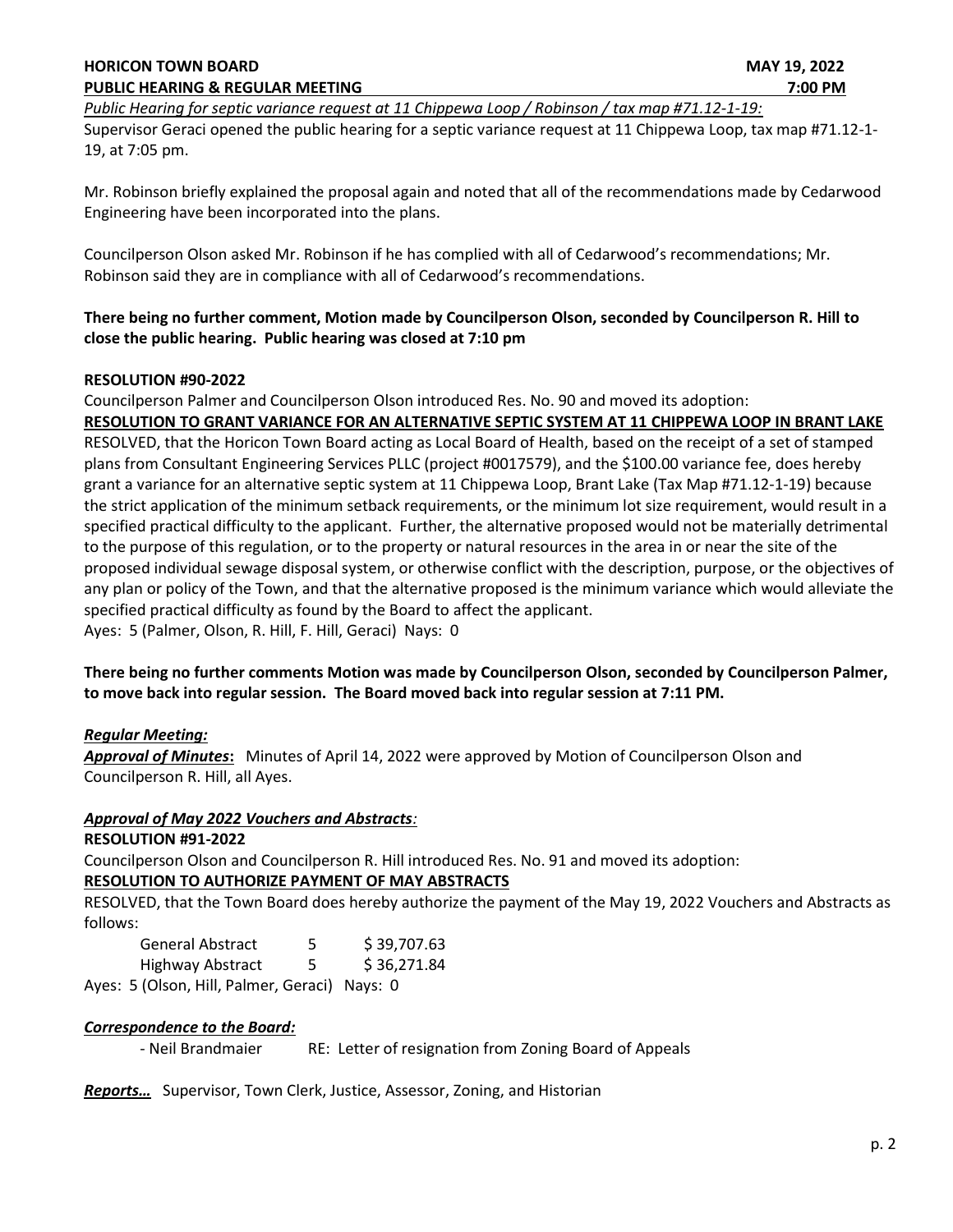# HORICON TOWN BOARD **MAY 19, 2022**

Supervisor Geraci asked Assessor Hayes to update the Board on the results of the reval. Assessor Hayes said the reval is complete and Grievance Day is May 24<sup>th</sup>. She said although she expected quite a few appointments because of the reval she only has sixteen. She said the reval added about \$155 million to Section 1 of the tax roll and raised the total assessed value for the Town of Horicon to approximately \$848 million.

# Supervisor's Significant Meetings / Activities Report April 14 – May 19, 2022

| 04/14    | Horicon Town Board Meeting                                                   |  |  |  |
|----------|------------------------------------------------------------------------------|--|--|--|
| 04/18    | Lake George Regional Convention Bureau                                       |  |  |  |
| 04/18    | <b>Horicon Library Board</b>                                                 |  |  |  |
| 04/18    | Adirondack Broadband Monthly meeting                                         |  |  |  |
| 04/18    | <b>NYS Budget Webinar</b>                                                    |  |  |  |
| 04/18    | <b>Horicon Historical Society</b>                                            |  |  |  |
| 04/19    | <b>National Grid Community Leaders</b>                                       |  |  |  |
| 04/20    | <b>National Grid Community Leaders</b>                                       |  |  |  |
| 04/19-21 | Several meetings with Warren County Director of Emergency Services ref       |  |  |  |
|          | weather emergency                                                            |  |  |  |
| 04/21    | <b>Adirondack Broadband Alliance</b>                                         |  |  |  |
| 04/21    | Warren County Administrator                                                  |  |  |  |
| 04/25    | Warren County BOS Committee meetings                                         |  |  |  |
| 04/26    | Warren County BOS Committee meetings                                         |  |  |  |
| 04/26    | Demo-Texting program / community notifications                               |  |  |  |
| 04/27    | Meeting with Health Benefit Broker / Review of Health Benefits               |  |  |  |
| 04/29    | Prep meeting for Brant Lake Canoe Race - August 13                           |  |  |  |
| 04/29    | <b>Warren County Crime Victims Ceremony</b>                                  |  |  |  |
| 04/29    | Meeting with Adirondack - Glens Falls Transportation Council ref pedestrian  |  |  |  |
|          | safety area of the Mill Pond                                                 |  |  |  |
| 05/02    | Adirondack Health Clean-Air Council ref updated tobacco/smoke free policy    |  |  |  |
| 05/03    | Warren County BOS Committee meetings                                         |  |  |  |
| 05/03    | Meeting with Highway Superintendent and Council Member Palmer ref road       |  |  |  |
|          | repair plans                                                                 |  |  |  |
| 05/03    | Meeting with Supervisor Leggett ref various issues                           |  |  |  |
| 05/04    | NW Chamber of Commerce meeting                                               |  |  |  |
| 05/04    | Meeting with TextmyGov representatives ref emergency notification system for |  |  |  |
|          | Town residents                                                               |  |  |  |
| 05/05    | Warren County Board of Supervisors sub-committees and full Board meeting     |  |  |  |
| 05/06    | Meeting with Chestertown Supervisor, NWEMS Board Chair and Word of Life      |  |  |  |
|          | reps ref need for new Ambulance for NWEMS                                    |  |  |  |
| 05/06    | Meeting with Warren County DPW Superintendent, Horicon Highway               |  |  |  |
|          | Superintendent and Council Member Palmer ref to several highway issues       |  |  |  |
|          | Town wide                                                                    |  |  |  |
| 05/09    | Meeting Woofstock Revisited event committee                                  |  |  |  |
| 05/09    | Horicon Museum / Adirondack Church Tour / Heintzelman Condition              |  |  |  |
|          | Assessments                                                                  |  |  |  |
| 05/09    | <b>Horicon Historical Society meeting</b>                                    |  |  |  |
| 05/10    | Warren County ARPA                                                           |  |  |  |
| 05/11    | Town Hall staff meeting                                                      |  |  |  |
| 05/12    | Meeting on animal control local ordinances                                   |  |  |  |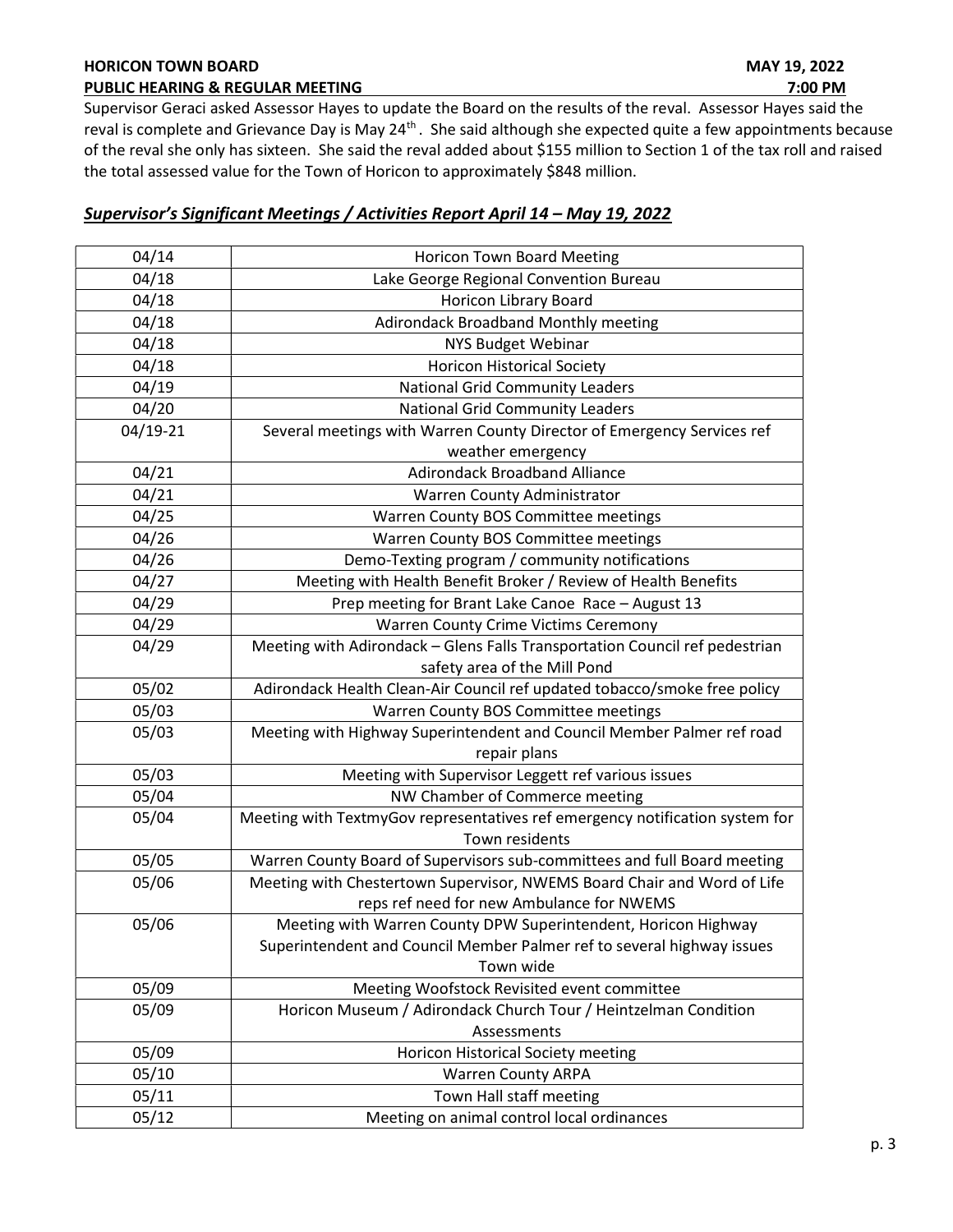# HORICON TOWN BOARD MAY 19, 2022 PUBLIC HEARING & REGULAR MEETING **PUBLIC HEARING & REGULAR MEETING**

| 05/13 | <b>Tri-Lakes Council Meeting</b>                                             |
|-------|------------------------------------------------------------------------------|
| 05/13 | Meeting with National Grid and WC Emergency Services ref snowstorm de-brief  |
| 05/13 | ARPA follow-up meeting with WC Asst. Planner and Town Clerk                  |
| 05/16 | Meeting with Warren-Washington County IDA Executive Director                 |
| 05/16 | Introductory meeting with Horicon Boat Stewards                              |
| 05/17 | Warren County BOS Legislative Rules and Gov't Operations Committee           |
|       | meetings                                                                     |
| 05/17 | Meeting with representative ref Town Hall technology upgrades                |
| 05/17 | Adirondack Broadband monthly meeting                                         |
| 05/17 | Prep for WC Public Safety committee meeting with WC Sheriff and Undersheriff |
| 05/17 | Meeting with Northern Rivers Services ref WC mental health emergency         |
|       | services                                                                     |
| 05/18 | North Warren Chamber of Commerce meeting                                     |
| 05/19 | ARPA funding award decision meeting                                          |
| 05/19 | <b>Town Board Meeting</b>                                                    |

# **Town Board Committee Reports:**

# 1) Town Board Member Bob Olson - Activity Report April 14 to May 19:

| <b>DATE</b>   | <b>ACTIVITY</b>                                 |
|---------------|-------------------------------------------------|
| April 18      | Attended meeting                                |
| April 18      | Set public hearing on Robinson septic variance. |
|               | Report on ARPA meeting                          |
| April 21      | Visited bridge replacement sited on Palisades - |
|               | no activity                                     |
| April 27      | Mtg with Supervisor, Town Clerk, and            |
|               | Bookkeeper re: Librarian's compensation         |
| April 27      | Met with Don Butler to coordinate Horicon for   |
|               | Woofstock and set up next meeting               |
| May 2         | Meeting with Library Chair re: Librarian's      |
|               | compensation                                    |
| May 3         | ZBA dismissal                                   |
| May 4         | ZBA dismissal                                   |
| <b>May 11</b> | Supervisor's staff meeting                      |
| May 16        | Meeting with ZA re: Robinson septic variance    |
| May 17        | ZBA meeting                                     |
| May 18        | Site visit to Robinson residence 11 Chippewa    |
|               | Loop                                            |

# 2) Town Board Member Pete Palmer - Activity Report April 13 to May 19:

| <b>DATE</b> | <b>ACTIVITY</b>                 |
|-------------|---------------------------------|
| April 13    | Town Hall / Employee meeting    |
|             | Town Hall / public info meeting |
| April 23    | Dam inspection                  |
| April 24    | Landfill / construction         |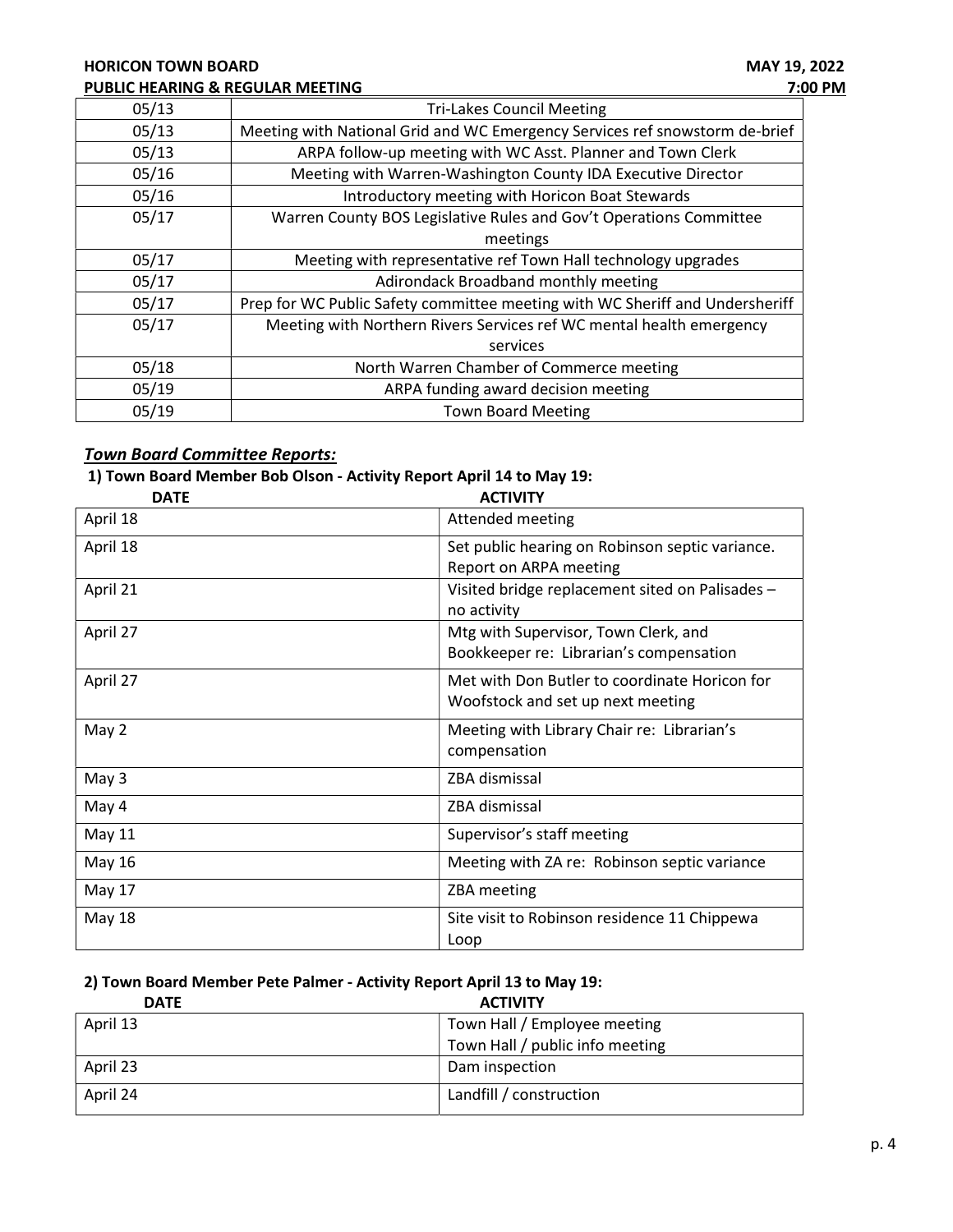| <b>HORICON TOWN BOARD</b>        | MAY 19, 2022                                                                                                                                                                                                                                                                                                                                                                                                                                                                                                                                                                              |  |
|----------------------------------|-------------------------------------------------------------------------------------------------------------------------------------------------------------------------------------------------------------------------------------------------------------------------------------------------------------------------------------------------------------------------------------------------------------------------------------------------------------------------------------------------------------------------------------------------------------------------------------------|--|
| PUBLIC HEARING & REGULAR MEETING | 7:00 PM                                                                                                                                                                                                                                                                                                                                                                                                                                                                                                                                                                                   |  |
| May 3                            | Met with Mike and Darian / road funding for<br>Johnson Rd                                                                                                                                                                                                                                                                                                                                                                                                                                                                                                                                 |  |
| May 6                            | Met with Mike, Darian, Kevin Hajos - Warren<br>County road shoulder repair                                                                                                                                                                                                                                                                                                                                                                                                                                                                                                                |  |
| <b>May 11</b>                    | Met with Rob at Firehouse / Wayne Monroe and<br>Scott Hayes funding requisition                                                                                                                                                                                                                                                                                                                                                                                                                                                                                                           |  |
| <b>May 15</b>                    | Landfill - checked on new employee                                                                                                                                                                                                                                                                                                                                                                                                                                                                                                                                                        |  |
| <b>Additional Items:</b>         |                                                                                                                                                                                                                                                                                                                                                                                                                                                                                                                                                                                           |  |
| <b>Adirondack Bathrooms</b>      | Asked for three estimates and has only heard<br>back from one. Waiting for an estimate from<br>Brian Johnson who will do the work for free.<br>Brian is also working with Curtis Lumber who will<br>donate the materials at their cost. Darian will<br>start the concrete slab at the end of next month.                                                                                                                                                                                                                                                                                  |  |
| <b>BTI</b> program               | He and Frank have promised a lot of people they<br>would look into a new BTI program. They have<br>researched a program but the prices are just too<br>high. He was told he should talk to Kathy<br>Vanselow about a program. He noted there were<br>issues with her in the past, he does not know<br>what the issues were, but it does not matter<br>because that is in the past. He said Kathy wants<br>to meet with the Supervisor and a Board member<br>in the next month or two to discuss this. He said<br>if the Board wants to entertain this idea then he<br>will go from there. |  |

# 2) Town Board Member Rob Hill - Activity Report April 13 to May 19:

| <b>DATE</b> | <b>ACTIVITY</b>                                                                                                                                                                                                                                                                                                                                           |
|-------------|-----------------------------------------------------------------------------------------------------------------------------------------------------------------------------------------------------------------------------------------------------------------------------------------------------------------------------------------------------------|
| Apr 29      | Met with Supervisor Geraci, Kris O'Conner of<br>Camp Read and Matt Strickland to discuss The<br>Great Brant Lake Canoe Race. Date, time, and<br>several requirements were covered.                                                                                                                                                                        |
| May 3       | Visited all Horicon cemeteries to check on<br>conditions and to identify any severe storm<br>damage. (Underwood had fence damage)                                                                                                                                                                                                                         |
| May 4       | Councilman Palmer and I attended a walkthrough<br>of Horicon Fire Department with Chief Hayes and<br>Horicon VFD Board member Wayne Monroe.<br>Extensive walkthrough that highlighted advanced<br>capabilities, and some only available through this<br>FD for the northern region of NY. Also highlighted<br>needs for updated equipment and facilities. |
| May 7       | Worked with American Legion to get grave flags<br>and markers on all veteran sites.                                                                                                                                                                                                                                                                       |
|             |                                                                                                                                                                                                                                                                                                                                                           |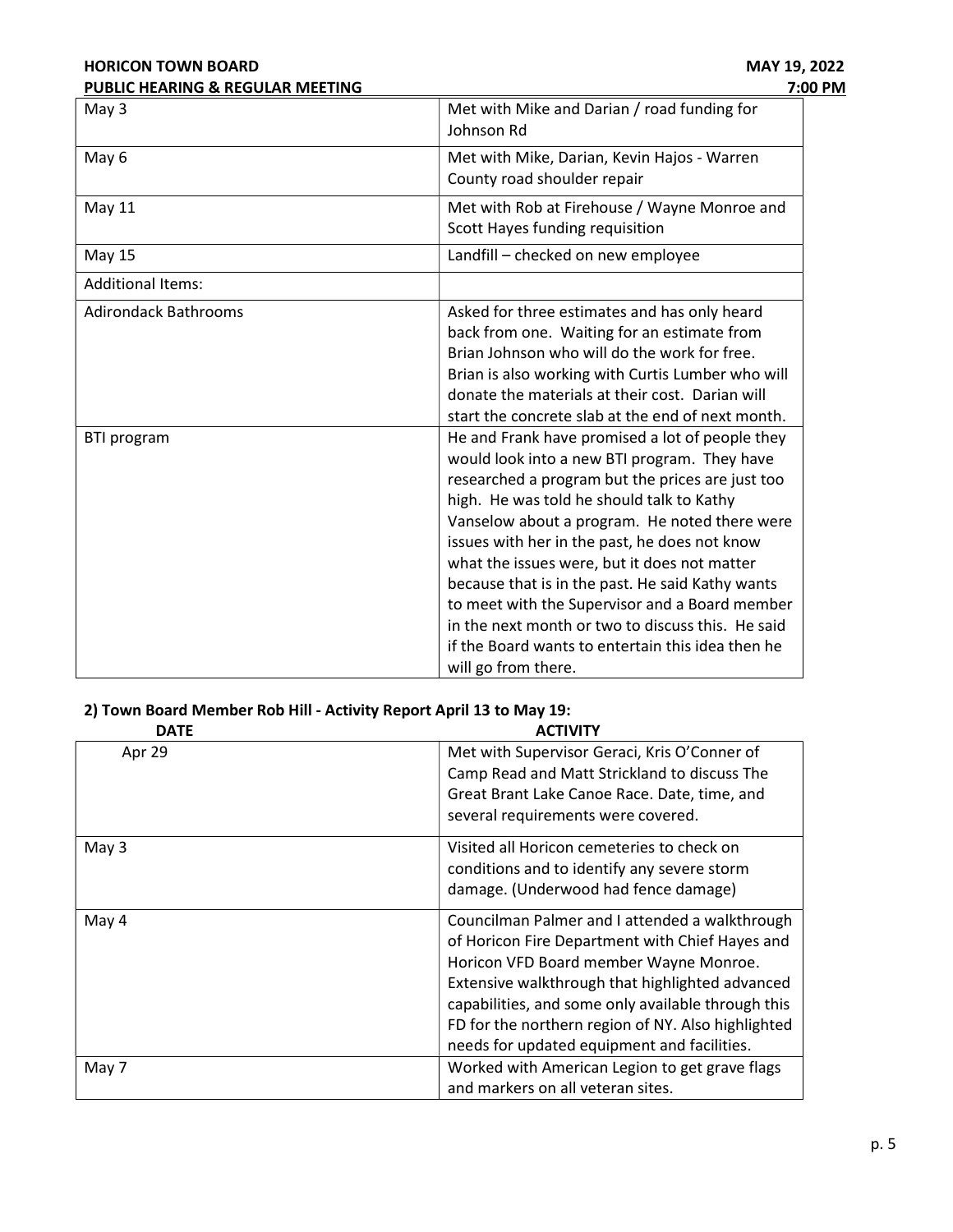| <b>HORICON TOWN BOARD</b>                   | MAY 19, 2022<br>7:00 PM                                                                                                                                                                     |  |  |
|---------------------------------------------|---------------------------------------------------------------------------------------------------------------------------------------------------------------------------------------------|--|--|
| <b>PUBLIC HEARING &amp; REGULAR MEETING</b> |                                                                                                                                                                                             |  |  |
| May 9                                       | Inspection of Athletic fields completed. (ADK<br>need fencing fixed, Horicon has gate ordered and<br>needs outer fence fixed.)                                                              |  |  |
| May $12$                                    | Attended Memorial Day Parade meeting. All<br>town officials are invited. Will take place May 30 <sup>th</sup><br>in Pottersville. Gerald Contois (AKA Frawg) will be<br>the Grand Marshall. |  |  |
| May 16                                      | Met with town historian to discuss options and<br>ways to better display and make public the<br>Heintzelman Library. Further discussion on<br>maintenance issues.                           |  |  |

# Town Board Member Frank Hill said Town Board Member Palmer has picked up a lot of his responsibilities in his absence and he thanked Pete for that.

# Resolutions:

Councilpersons F. Hill and Olson introduced Resolutions #92- #96 and moved their adoption: Ayes: 5 (F. Hill, Olson, R. Hill, Palmer, Geraci) Nays: 0

# RESOLUTION #92-2022

RESOLUTION TO AUTHORIZE ATTENDANCE AT ADIRONDACK ASSOCIATION OF TOWNS & VILLAGES MEETING

RESOLVED, that the Town Board of the Town of Horicon does hereby authorize Supervisor Mike Geraci to attend the AATV Membership Meeting in Lake Placid June 6, 2022 at a cost of \$55.00, plus reimbursement for mileage.

# RESOLUTION #93-2022 RESOLUTION TO AUTHORIZE SUPERVISOR TO SIGN THE WARREN COUNTY TOURIST & CONVENTION DEVELOPMENT AGREEMENT

RESOLVED, that the Town Board of the Town of Horicon does hereby authorize the Supervisor to sign the Warren County Tourist & Convention Development Agreement for their sponsorship of Food Truck Fridays in the amount of \$14,000.00.

# RESOLUTION #94-2022

# RESOLUTION TO AMEND NUMBERING OF LOCAL LAW #2 OF 2021 TO LOCAL LAW #2 OF 2022

RESOLVED, That the Town Board of the Town of Horicon does hereby authorize the Clerk to change the number of Local Law #2 of 2021, a Local Law opting out of licensure and establishment of cannabis retail dispensaries and/or cannabis on-site consumption establishments within the Town of Horicon, to Local Law #2 of 2022 based on filing requirements.

# RESOLUTION #95-2022

# RESOLUTION TO SET STANDARD WORKDAY FOR ELECTED AND APPOINTED OFFICIALS

RESOLVED, that the Town Board of the Town of Horicon hereby establish the following as standard work days for elected and appointed officials and will report the following days worked to the New York State and Local Employees' Retirement System based on the record of activities maintained and submitted by the official to the clerk of this body:

|                      |                 |                   | Participates in        |          |  |
|----------------------|-----------------|-------------------|------------------------|----------|--|
|                      | <b>Standard</b> | Term              | <b>Employer's Time</b> |          |  |
| Name & Title         | <b>Work Day</b> | <b>Begin/Ends</b> | <b>Keeping System</b>  | Days/Mo. |  |
| <b>Matthew Magee</b> |                 |                   |                        |          |  |
| (Zoning Admin)       |                 | 1/1/22-12/31/22   | No                     | 21.72    |  |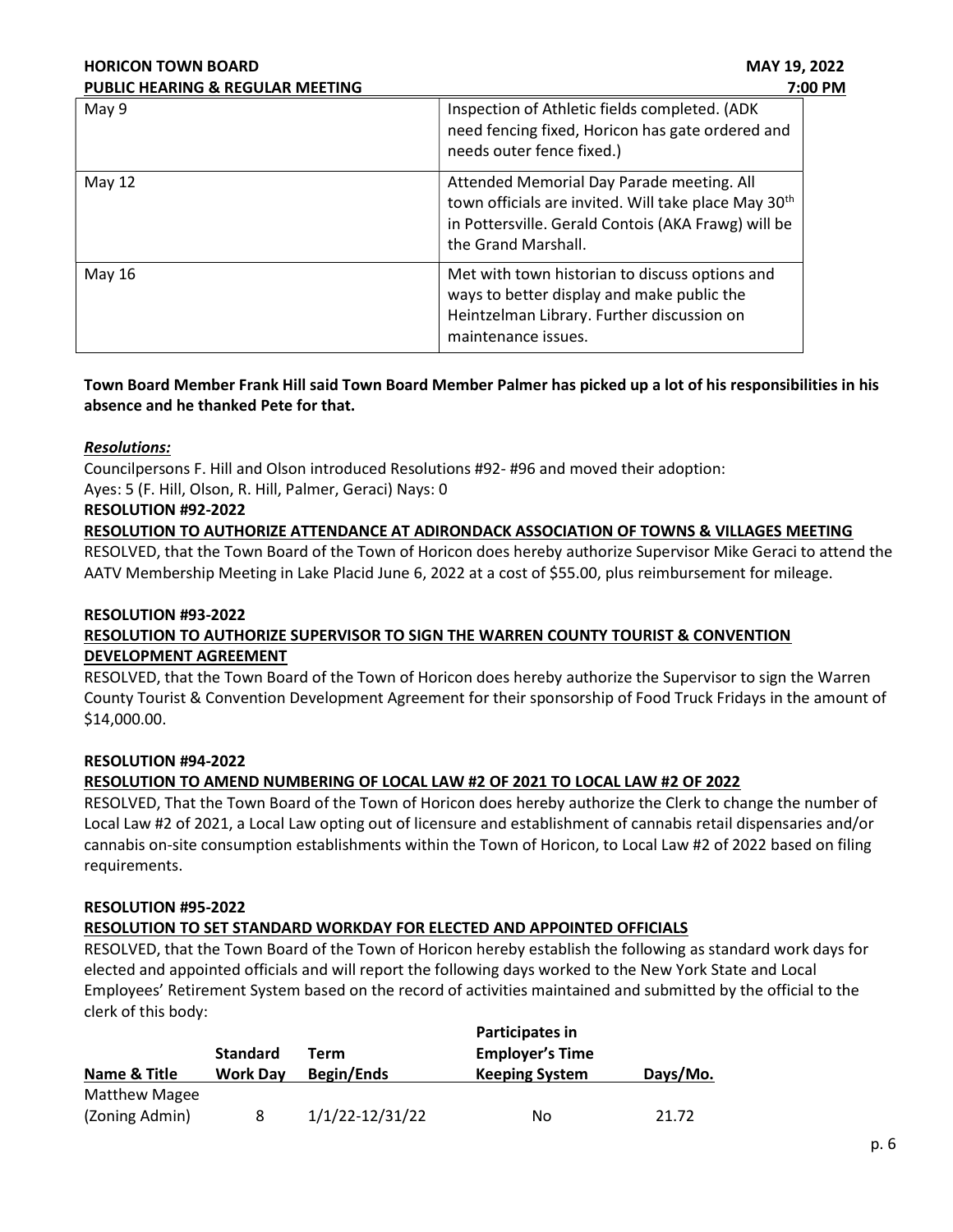| <b>HORICON TOWN BOARD</b><br><b>PUBLIC HEARING &amp; REGULAR MEETING</b> |   |                 |    | MAY 19, 2022<br>7:00 PM |
|--------------------------------------------------------------------------|---|-----------------|----|-------------------------|
| Krista Wood<br>(Town Clerk)                                              | 8 | 1/1/22-12/31/25 | No | 22.38                   |
| Robert Olson<br>(Town Board Member) 8                                    |   | 1/1/22-12/31/25 | No | 1.92                    |

# RESOLUTION #96-2022

# RESOLUTION TO AUTHORIZE PAYMENT TO ARROW AUTO GLASS

RESOLVED, that the Town Board of the Town of Horicon does hereby authorize payment to Arrow Auto Glass in the amount of \$304.16 for replacement of a windshield in one of the Town trucks.

## Old Business…

Traffic study update: Supervisor Geraci said there were some concerns at last month's meeting about traffic and speed on Route 8 around the Mill Pond. He spoke to both the Sheriff and the State Police. He said the Sheriff, over the course of a week, placed a radar device by the lower dam that recorded data for several days. Mr. Geraci said the summary of the data showed that 81% of the drivers were at the posted speed limit or under, and 19% of the drivers were over the limit in the 36 to 45 miles per hour range.

## New Business…

Agreement to Expend Highway Funds: Supervisor Geraci asked HS Granger for comments on the agreement. HS Granger said he had planned to do 1.8 miles on Johnson Road, but with material prices so high he will do as much as he can with the funds available.

## RESOLUTION #97-2022

Councilperson F. Hill and Councilperson R. Hill introduced Res. No. 97 and moved its adoption:

# RESOLUTION TO APPROVE AGREEMENT TO EXPEND HIGHWAY MONIES

RESOLVED, that the Town Board of the Town of Horicon does hereby approve the 2022 Agreement to Expend Highway Monies, submitted by the Highway Superintendent, in the amount of \$574,644.00 for reconstruction on a 1.8-mile section between 237 Johnson Rd and 625 Johnson Rd.

Ayes: 5 (F. Hill, R. Hill, Olson, Palmer, Geraci) Nays: 0

Proposed Local Law #3 of 2022: Supervisor Geraci said there is a proposed Local Law regarding smoking on property owned or leased by the Town. He said the Town currently has a policy that needs to be updated to incorporate all Town properties in an effort to promote public health. Chris Bradley, of the Clear the Air in the Southern Adirondacks, addressed the Board and said his organization will provide all the signage and public education to promote healthy living. Mr. Geraci asked the Board if they want to pass a Local Law prohibiting smoking on Town property.

# RESOLUTION #98-2022

Councilperson Olson and Councilperson Palmer introduced Res. No. 98 and moved its adoption: RESOLUTION TO SET A PUBLIC HEARING FOR PROPOSED LOCAL LAW #3 OF 2022

RESOLVED, that the Town Board of the Town of Horicon does hereby set a Public Hearing for proposed Local Law #3 of 2022 Prohibiting the Use of Tobacco, Tobacco Products, Electronic Cigarettes, Cannabis, and Herbal Cigarettes on all Property Owned or Leased by the Town of Horicon for Thursday, June 16, 2022 at 7:00 PM. Ayes: 5 (Olson, Hill, Palmer, Geraci) Nays: 0

Chris Belden – Local Waterfront Revitalization grant: Chris Belden, Local Economic Development Coordinator, discussed a grant application for the Brant Lake Watershed Management Plan. He said he can submit a funding application for the \$75,000 grant and explained the cost to the Town for the plan would be \$18,750. Mr. Belden said the Brant Lake Association committed to paying half of that cost. Mr. Belden said the benefit of the watershed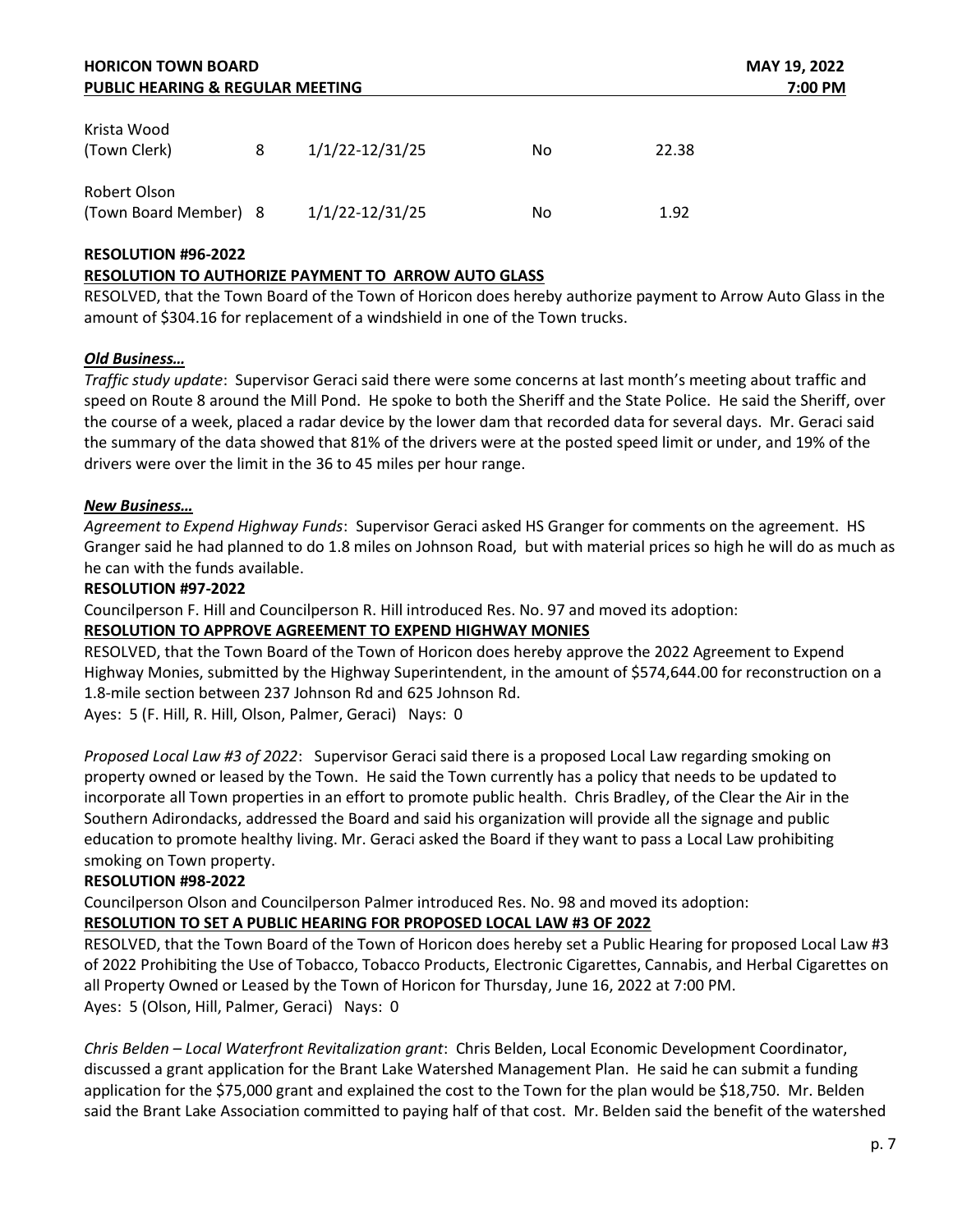## HORICON TOWN BOARD **MAY 19, 2022**

# PUBLIC HEARING & REGULAR MEETING **7:00 PM** 7:00 PM

management plan is that once it is created the Town can pursue implementation funding for many other projects. He said the grant applications are due by end of July and the grant awards will be made in December. Mr. Belden said he is optimistic the grant application will be approved.

## RESOLUTION #99-2022

Councilperson Olson and Councilperson Palmer introduced Res. No. 99 and moved its adoption:

# RESOLUTION TO AUTHORIZE LC-LGRPB TO SUBMIT APPLICATION FOR GRANT

WHEREAS, the Town of Horicon ("Town") recognizes the benefits of developing a Watershed Management Plan for Brant Lake, and

WHEREAS, the New York State Department of State ("NYSDOS") has announced the availability of funding to communities wishing to develop watershed management plans through the New York State Department of States Local Waterfront Revitalization Program ("Grant Program"), and

WHEREAS, through the Grant Program eligible communities may submit applications for projects with a 25% match requirement, and

WHEREAS, the Lake Champlain – Lake George Regional Planning Board ("LCLGRPB") will prepare an application for the Town and if awarded the LCLGRPB will assist the Town with grant administration and development of the Watershed Management Plan, and, now, therefore be it

RESOLVED, that the Town of Horicon authorizes the LCLGRPB to submit an application to the NYSDOS Local Waterfront Revitalization Program to allow for the development of a Watershed Management Plan for Brant Lake. Ayes: 5 (Olson, Palmer, F. Hill, R. Hill, Geraci) Nays: 0

# ZBA Alternate vacancies:

# RESOLUTION #100-2022

Councilperson Olson and Councilperson R. Hill introduced Res. No. 100 and moved its adoption:

# RESOLUTION TO AUTHORIZE CLERK TO ADVERTISE FOR ZBA ALTERNATES

RESOLVED, that the Town Board of the Town of Horicon does hereby authorize the Clerk to advertise for Zoning Board of Appeals alternate members.

Ayes: 5 (Olson, Hill, Palmer, Geraci) Nays: 0

Zoning Law amendment: Supervisor Geraci said there is a proposed amendment to the Horicon Zoning Law that would allow the Zoning Administrator to inspect projects before Warren County issues a certificate of compliance. He thanked ZA Magee and Councilperson Palmer for doing the research on this and asked the Board if they wanted to move forward with a Local Law to amend the Zoning Law.

# RESOLUTION #101-2022

Councilperson Palmer and Councilperson Olson introduced Res. No. 101 and moved its adoption:

# RESOLUTION TO APPROVE AMENDMENT TO THE ZONING LAW

RESOLVED, that the Town Board of the Town of Horicon does hereby approve an amendment, by Local Law, to the Horicon Zoning Law regarding issuance of a certificate of compliance, and does hereby set a Public Hearing for Thursday, June 16, 2022 at 7:00 PM at the Horicon Community Center.

# Privilege of the Floor…

-HS Granger said there are stockpiles of material on Johnson Road, by the tennis courts in Adirondack, and another at the Town Shed for the Johnson Road project.

-Sylvia Smith said there is a private collection of Adirondack books, owned by her cousin Randy Ellsworth, that he donated to the NWCS Library. She spoke to the School Superintendent and asked if the book collection could be brought back to the Town of Horicon and displayed in the Heintzelman Library. Mrs. Smith said some of the books date back to the 1800's. She said they have a crew that can move the books and asked the Board if they were in favor of this. The Town Board members all agreed this should be done.